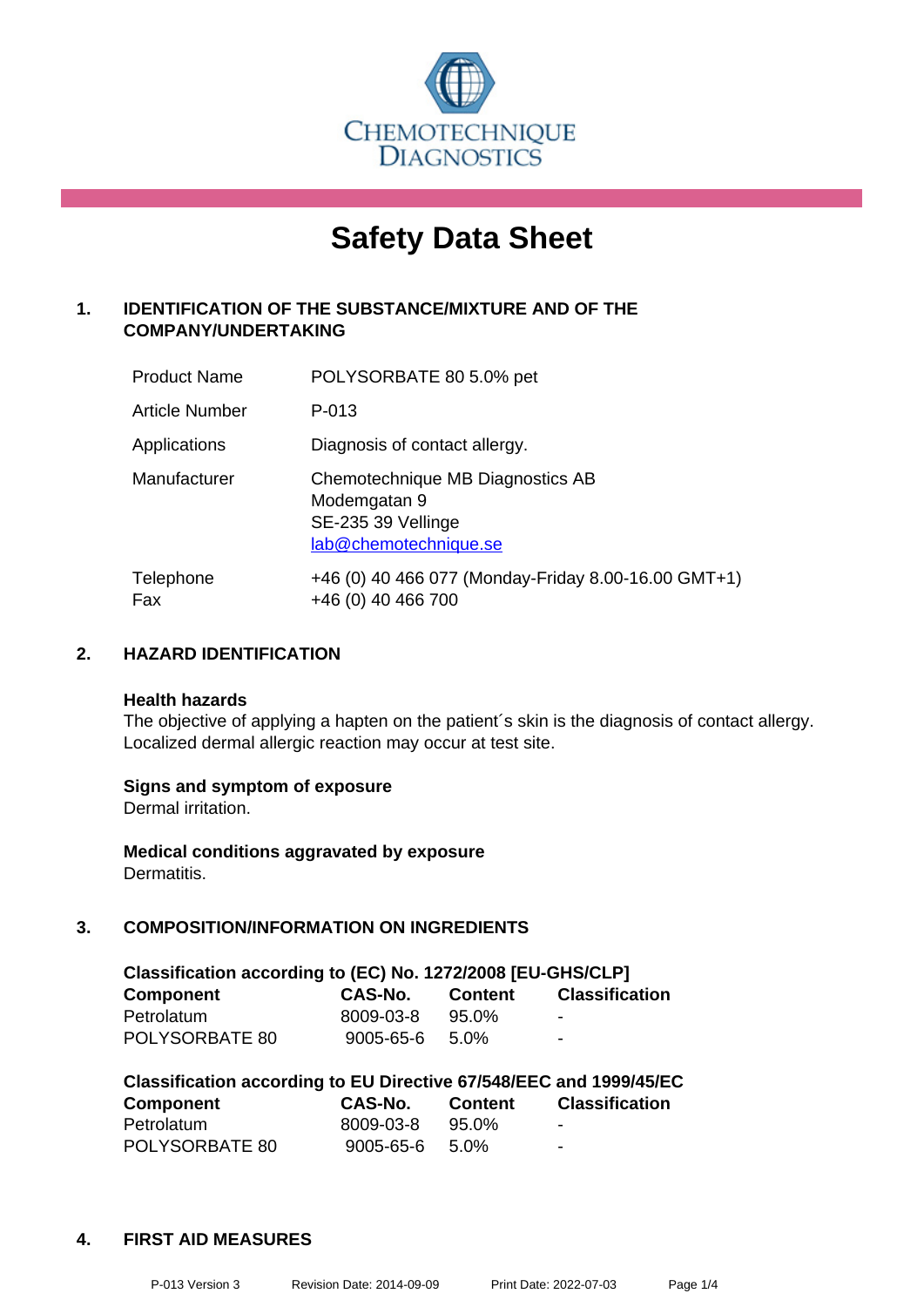#### **Emergency and first aid procedures**

Obtain medical attention.

## **5. FIRE-FIGHTING MEASURES\***

## **Suitable extinguish media**

CO2, powder or water spray. Fight larger fires with water spray or alcohol resistant foam.

## **For safety reasons unsuitable extinguishing agents** Water with full jet.

**Special protective equipment for fire-fighters** Wear self-contained respiratory protective device. Wear fully protective suit.

\*Data is shown for petrolatum only

## **6. ACCIDENTAL RELEASES MEASURES**

**Steps to be taken if material is released or spilled** Contain and place in a closed container.

## **7. HANDLING AND STORAGE**

**Precautions to be taken in handling and storage** Store dark at 5-8°C. Avoid extended exposure to light. FOR EXTERNAL USE ONLY.

# **8. EXPOSURE CONTROLS/PERSONAL PROTECTION**

**Respiratory protection** Not required.

**Ventilation** Local exhaust.

**Protective gloves** Disposal gloves.

# **Eye protection**

Not required with normal use.

## **Work/Hygienic practices**

Wash hands after each use.

# **9. PHYSICAL AND CHEMICAL PROPERTIES**

Appearance Ivory White Semi-solid Odour **Odourless** 

Melting point\* 50-55° C Flash point\* >100°C Self ignition\* Product does not self ignite.

Boiling point\* No data available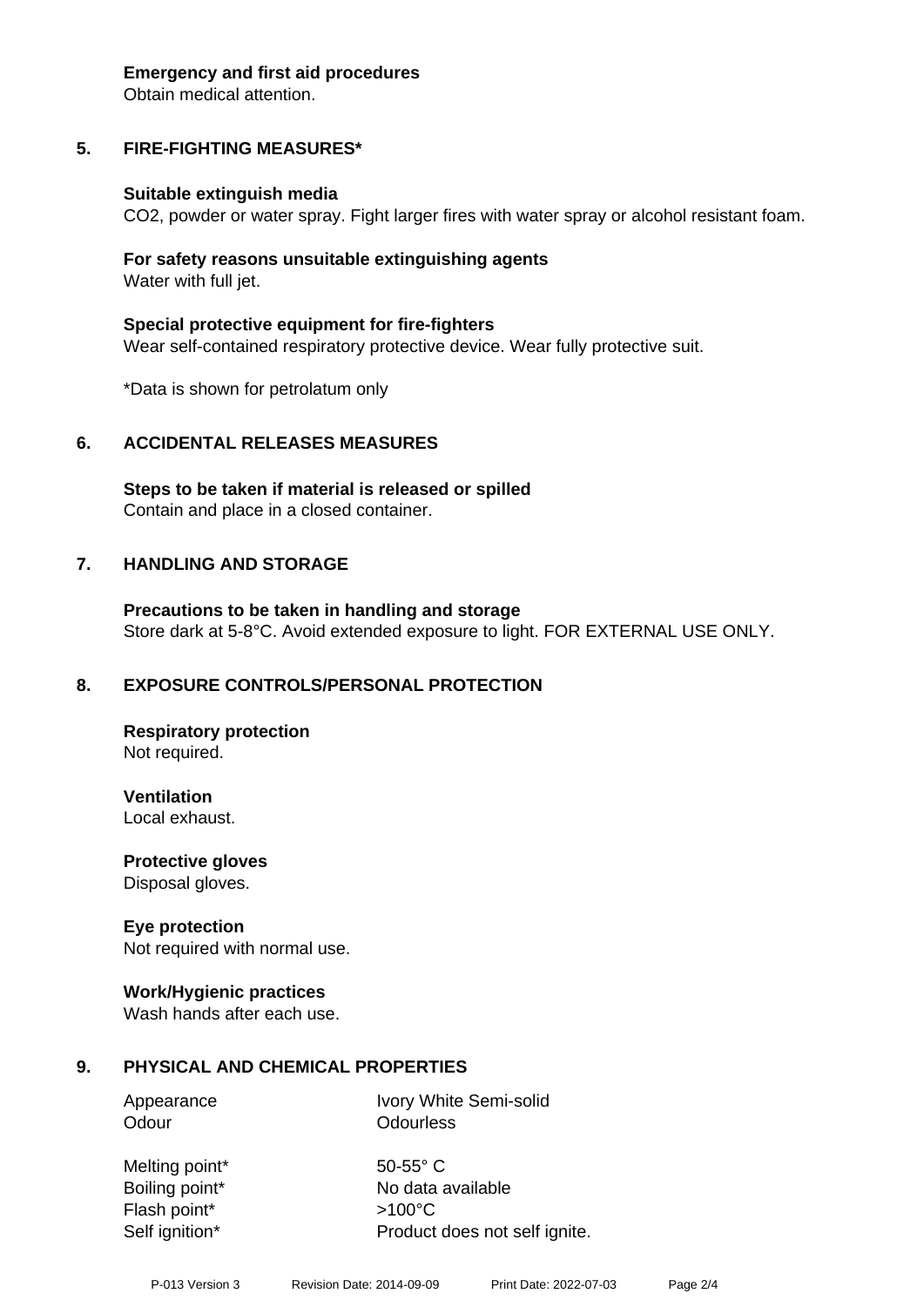Density\* No data available. Solubility in/Miscibility with Water\*

Danger of explosion\* Product does not present an explosion hazard. Insoluble

\*Data is shown for petrolatum only

## **10. STABILITY AND REACTIVITY**

#### **Incompability**

May react with strong oxidizing agents.

## **Stability**

Stable at recommended storage conditions.

## **Hazardous byproducts**

Combustion may generate CO, CO2 and other oxides.

# **Hazardous polymerization**

Will not occur.

## **11. TOXICOLOGICAL INFORMATION**

No data available.

## **12. ECOLOGICAL INFORMATION**

No data available.

## **13. DISPOSAL CONSIDERATIONS**

**Waste disposal method** Comply with federal, state/provincial and local regulation.

## **14. TRANSPORT INFORMATION**

Not dangerous goods.

## **15. REGULATORY INFORMATION**

The classification is according to the latest editions of the EU lists, and extended by company and literature data.

## **16. OTHER INFORMATION**

## **Text of H-statements and R-phrases mentioned in Section 3**

Pharmaceutical quality of tested hapten is confirmed by Chemotechnique Diagnostics according to validated analytical methods. Hapten passed test according to GMP standards.